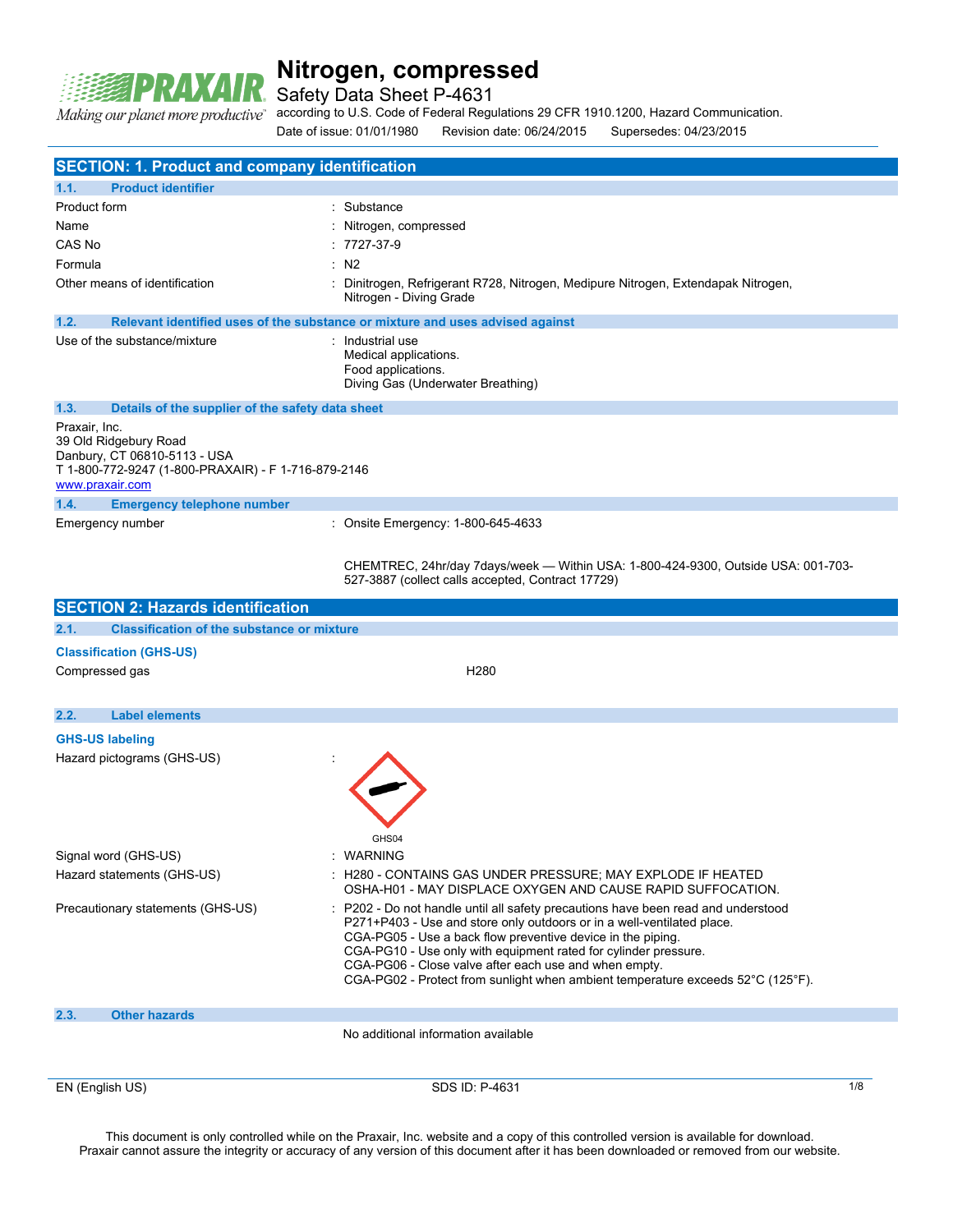

Safety Data Sheet P-4631

according to U.S. Code of Federal Regulations 29 CFR 1910.1200, Hazard Communication.

Date of issue: 01/01/1980 Revision date: 06/24/2015 Supersedes: 04/23/2015

| 2.4.             | <b>Unknown acute toxicity (GHS-US)</b>                                     |                                                                     |              |                                                                                                                                                                                                                                                                                                                                                                                                                                                                                       |
|------------------|----------------------------------------------------------------------------|---------------------------------------------------------------------|--------------|---------------------------------------------------------------------------------------------------------------------------------------------------------------------------------------------------------------------------------------------------------------------------------------------------------------------------------------------------------------------------------------------------------------------------------------------------------------------------------------|
|                  |                                                                            | No data available                                                   |              |                                                                                                                                                                                                                                                                                                                                                                                                                                                                                       |
|                  | <b>SECTION 3: Composition/information on ingredients</b>                   |                                                                     |              |                                                                                                                                                                                                                                                                                                                                                                                                                                                                                       |
| 3.1.             | <b>Substance</b>                                                           |                                                                     |              |                                                                                                                                                                                                                                                                                                                                                                                                                                                                                       |
| Name             |                                                                            | : Nitrogen, compressed                                              |              |                                                                                                                                                                                                                                                                                                                                                                                                                                                                                       |
| CAS No           |                                                                            | $: 7727 - 37 - 9$                                                   |              |                                                                                                                                                                                                                                                                                                                                                                                                                                                                                       |
| <b>Name</b>      |                                                                            | <b>Product identifier</b>                                           | %            |                                                                                                                                                                                                                                                                                                                                                                                                                                                                                       |
| Nitrogen         |                                                                            | (CAS No) 7727-37-9                                                  | $99.5 - 100$ |                                                                                                                                                                                                                                                                                                                                                                                                                                                                                       |
| 3.2.             | <b>Mixture</b>                                                             |                                                                     |              |                                                                                                                                                                                                                                                                                                                                                                                                                                                                                       |
| Not applicable   |                                                                            |                                                                     |              |                                                                                                                                                                                                                                                                                                                                                                                                                                                                                       |
|                  | <b>SECTION 4: First aid measures</b>                                       |                                                                     |              |                                                                                                                                                                                                                                                                                                                                                                                                                                                                                       |
| 4.1.             | <b>Description of first aid measures</b>                                   |                                                                     |              |                                                                                                                                                                                                                                                                                                                                                                                                                                                                                       |
|                  | First-aid measures after inhalation                                        | difficult, qualified personnel may give oxygen. Call a physician.   |              | : Immediately remove to fresh air. If not breathing, give artificial respiration. If breathing is                                                                                                                                                                                                                                                                                                                                                                                     |
|                  | First-aid measures after skin contact                                      | : Adverse effects not expected from this product.                   |              |                                                                                                                                                                                                                                                                                                                                                                                                                                                                                       |
|                  | First-aid measures after eye contact                                       | plenty of water. Consult an ophthalmologist if irritation persists. |              | : Adverse effects not expected from this product. In case of eye irritation: Rinse immediately with                                                                                                                                                                                                                                                                                                                                                                                   |
|                  | First-aid measures after ingestion                                         | : Ingestion is not considered a potential route of exposure.        |              |                                                                                                                                                                                                                                                                                                                                                                                                                                                                                       |
| 4.2.             | Most important symptoms and effects, both acute and delayed                |                                                                     |              |                                                                                                                                                                                                                                                                                                                                                                                                                                                                                       |
|                  |                                                                            | No additional information available                                 |              |                                                                                                                                                                                                                                                                                                                                                                                                                                                                                       |
| 4.3.             | Indication of any immediate medical attention and special treatment needed |                                                                     |              |                                                                                                                                                                                                                                                                                                                                                                                                                                                                                       |
| None.            |                                                                            |                                                                     |              |                                                                                                                                                                                                                                                                                                                                                                                                                                                                                       |
|                  | <b>SECTION 5: Firefighting measures</b>                                    |                                                                     |              |                                                                                                                                                                                                                                                                                                                                                                                                                                                                                       |
| 5.1.             | <b>Extinguishing media</b>                                                 |                                                                     |              |                                                                                                                                                                                                                                                                                                                                                                                                                                                                                       |
|                  | Suitable extinguishing media                                               | : Use extinguishing media appropriate for surrounding fire.         |              |                                                                                                                                                                                                                                                                                                                                                                                                                                                                                       |
| 5.2.             | Special hazards arising from the substance or mixture                      |                                                                     |              |                                                                                                                                                                                                                                                                                                                                                                                                                                                                                       |
| Reactivity       |                                                                            | oxygen and hydrogen.                                                |              | : Under certain conditions, nitrogen can react violently with lithium, neodymium, titanium (above<br>$1472^{\circ}F/800^{\circ}C$ , and magnesium to form nitrides. At high temperature, it can also combine with                                                                                                                                                                                                                                                                     |
| 5.3.             | <b>Advice for firefighters</b>                                             |                                                                     |              |                                                                                                                                                                                                                                                                                                                                                                                                                                                                                       |
|                  | Firefighting instructions                                                  | L-Fire Protection.                                                  |              | Evacuate all personnel from the danger area. Use self-contained breathing apparatus (SCBA)<br>and protective clothing. Immediately cool containers with water from maximum distance. Stop<br>flow of gas if safe to do so, while continuing cooling water spray. Remove ignition sources if<br>safe to do so. Remove containers from area of fire if safe to do so. On-site fire brigades must<br>comply with OSHA 29 CFR 1910.156 and applicable standards under 29 CFR 1910 Subpart |
|                  | Protection during firefighting                                             | : Compressed gas: asphyxiant. Suffocation hazard by lack of oxygen. |              |                                                                                                                                                                                                                                                                                                                                                                                                                                                                                       |
|                  | Special protective equipment for fire fighters                             | fighters.                                                           |              | : Standard protective clothing and equipment (Self Contained Breathing Apparatus) for fire                                                                                                                                                                                                                                                                                                                                                                                            |
| Specific methods |                                                                            | drainage systems.                                                   |              | : Use fire control measures appropriate for the surrounding fire. Exposure to fire and heat<br>radiation may cause gas containers to rupture. Cool endangered containers with water spray jet<br>from a protected position. Prevent water used in emergency cases from entering sewers and                                                                                                                                                                                            |
|                  |                                                                            | Stop flow of product if safe to do so.                              |              |                                                                                                                                                                                                                                                                                                                                                                                                                                                                                       |
|                  |                                                                            | Use water spray or fog to knock down fire fumes if possible.        |              |                                                                                                                                                                                                                                                                                                                                                                                                                                                                                       |
|                  | <b>SECTION 6: Accidental release measures</b>                              |                                                                     |              |                                                                                                                                                                                                                                                                                                                                                                                                                                                                                       |

| 6.1. | Personal precautions, protective equipment and emergency procedures |                                                                                                                                                                                     |     |  |
|------|---------------------------------------------------------------------|-------------------------------------------------------------------------------------------------------------------------------------------------------------------------------------|-----|--|
|      | General measures                                                    | : Evacuate area. Ensure adequate air ventilation. Wear self-contained breathing apparatus when<br>entering area unless atmosphere is proven to be safe. Stop leak if safe to do so. |     |  |
|      | EN (English US)                                                     | SDS ID: P-4631                                                                                                                                                                      | 2/8 |  |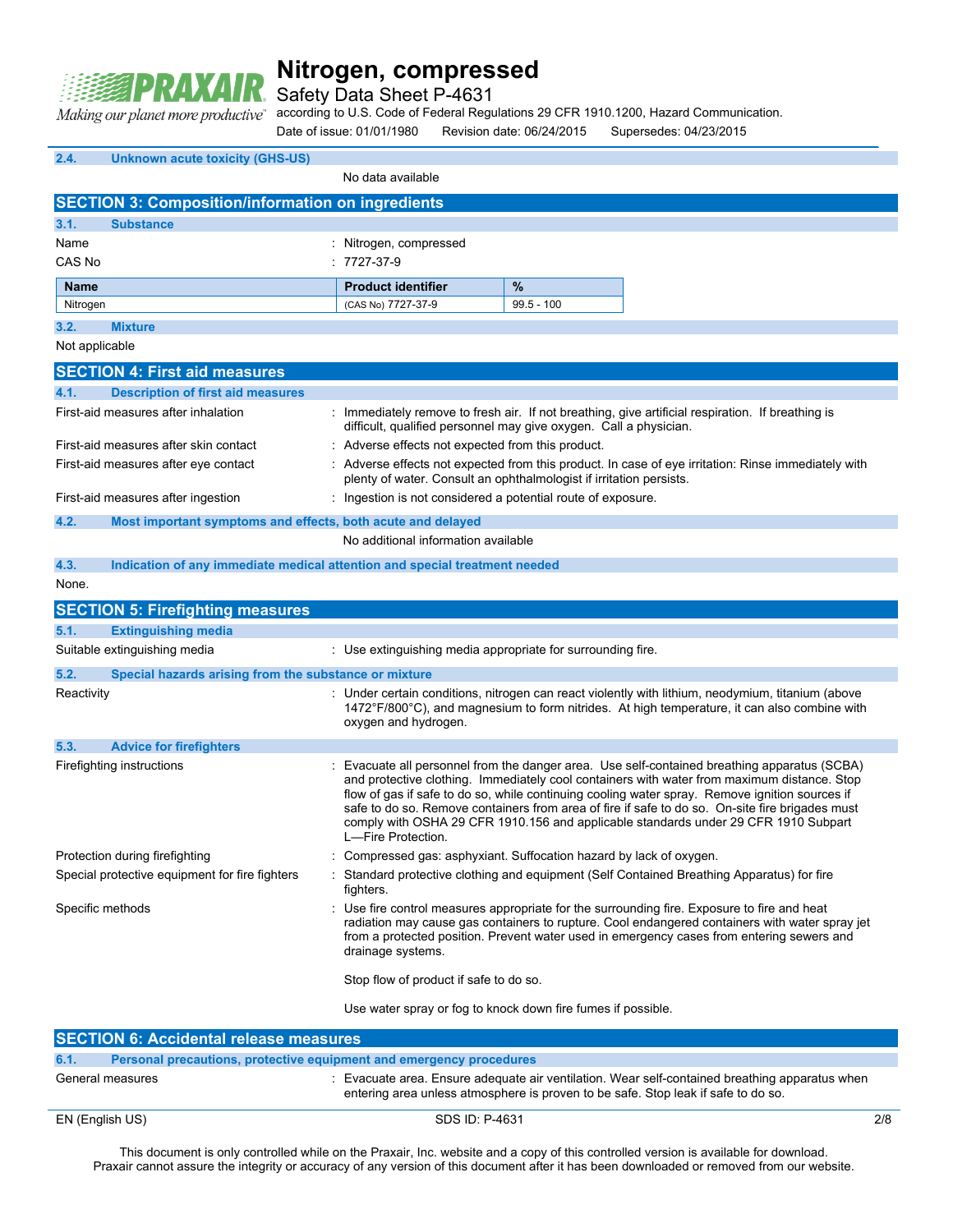

Safety Data Sheet P-4631

according to U.S. Code of Federal Regulations 29 CFR 1910.1200, Hazard Communication.

Making our planet more productive" Date of issue: 01/01/1980 Revision date: 06/24/2015 Supersedes: 04/23/2015 **6.1.1. For non-emergency personnel** No additional information available **6.1.2. For emergency responders** No additional information available **6.2. Environmental precautions** No additional information available **6.3. Methods and material for containment and cleaning up** No additional information available **6.4. Reference to other sections** See also sections 8 and 13. **SECTION 7: Handling and storage 7.1. Precautions for safe handling** Precautions for safe handling **interval of the same of the safety gloves** and safety shoes when handling cylinders. Protect cylinders from physical damage; do not drag, roll, slide or drop. While moving cylinder, always keep in place removable valve cover. Never attempt to lift a cylinder by its cap; the cap is intended solely to protect the valve. When moving cylinders, even for short distances, use a cart (trolley, hand truck, etc.) designed to transport cylinders. Never insert an object (e.g., wrench, screwdriver, pry bar) into cap openings; doing so may damage the valve and cause a leak. Use an adjustable strap wrench to remove over-tight or rusted caps. Slowly open the valve. If the valve is hard to open, discontinue use and contact your supplier. Close the container valve after each use; keep closed even when empty. Never apply flame or localized heat directly to any part of the container. High temperatures may damage the container and could cause the pressure relief device to fail prematurely, venting the container contents. For other precautions in using this product, see section 16. Safe use of the product : **The suitability of this product as a component in underwater breathing gas mixtures** is to be determined by or under the supervision of personnel experienced in the use of underwater breathing gas mixtures and familiar with the physiological effects, methods employed, frequency and duration of use, hazards, side effects, and precautions to be taken. **7.2. Conditions for safe storage, including any incompatibilities** Storage conditions **interpretatal intervalse in a cool, well-ventilated place.** Store and use with adequate ventilation. Store only where temperature will not exceed 125°F (52°C). Firmly secure containers upright to keep them from falling or being knocked over. Install valve protection cap, if provided, firmly in place by hand. Store full and empty containers separately. Use a first-in, first-out inventory system to prevent storing full containers for long periods. OTHER PRECAUTIONS FOR HANDLING, STORAGE, AND USE: When handling product under pressure, use piping and equipment adequately designed to withstand the pressures to be encountered. Never work on a pressurized system. Use a back flow preventive device in the piping. Gases can cause rapid suffocation because of oxygen deficiency; store and use with adequate ventilation. If a leak occurs, close the container valve and blow down the system in a safe and environmentally correct manner in compliance with all international, federal/national, state/provincial, and local laws; then repair the leak. Never place a container where it may become part of an electrical circuit.

#### **7.3. Specific end use(s)**

None.

### **SECTION 8: Exposure controls/personal protection 8.1. Control parameters Nitrogen, compressed (7727-37-9)** ACGIH Not established USA OSHA Not established **Nitrogen (7727-37-9)** ACGIH Not established USA OSHA Not established

EN (English US) 3/8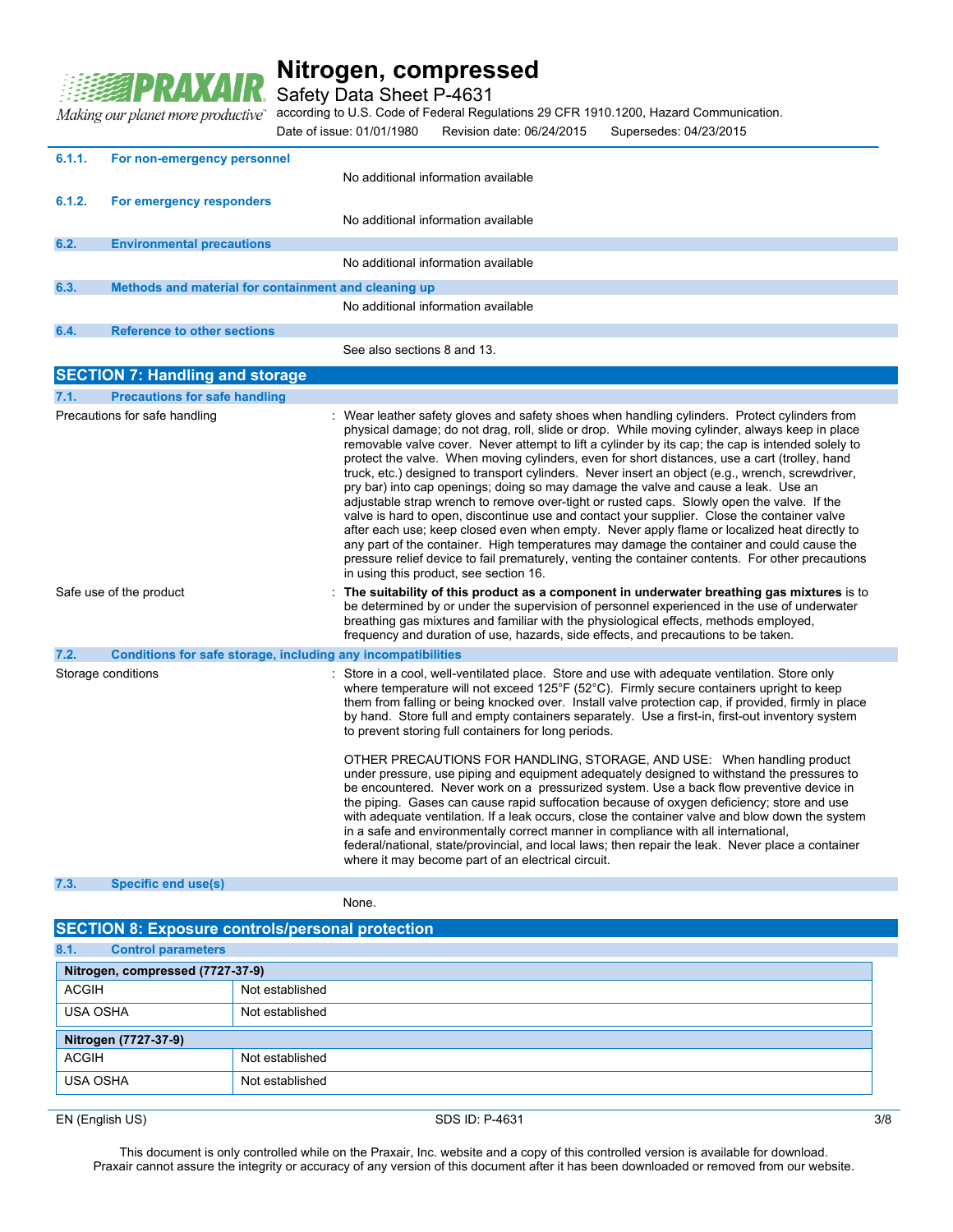

Safety Data Sheet P-4631

a our planet more productive" according to U.S. Code of Federal Regulations 29 CFR 1910.1200, Hazard Communication.

| Making our planet more productive" according to U.S. Code of Federal Regulations 29 CFR 1910.1200, Hazard Communication. |  |  |
|--------------------------------------------------------------------------------------------------------------------------|--|--|
| Date of issue: 01/01/1980                                                                                                |  |  |

| <b>Exposure controls</b><br>8.2. |                                                                                                                                                                                                                                                                                                                                                                                                                                                                                                                                                                                     |
|----------------------------------|-------------------------------------------------------------------------------------------------------------------------------------------------------------------------------------------------------------------------------------------------------------------------------------------------------------------------------------------------------------------------------------------------------------------------------------------------------------------------------------------------------------------------------------------------------------------------------------|
| Appropriate engineering controls | : Use a local exhaust system with sufficient flow velocity to maintain an adequate supply of air in<br>the worker's breathing zone. Mechanical (general): General exhaust ventilation may be<br>acceptable if it can maintain an adequate supply of air.                                                                                                                                                                                                                                                                                                                            |
| Eye protection                   | : Wear safety glasses with side shields.                                                                                                                                                                                                                                                                                                                                                                                                                                                                                                                                            |
| Skin and body protection         | : Wear metatarsal shoes and work gloves for cylinder handling, and protective clothing where<br>needed. Wear appropriate chemical gloves during cylinder changeout or wherever contact with<br>product is possible. Select per OSHA 29 CFR 1910.132, 1910.136, and 1910.138.                                                                                                                                                                                                                                                                                                        |
| Respiratory protection           | : When workplace conditions warrant respirator use, follow a respiratory protection program that<br>meets OSHA 29 CFR 1910.134, ANSI Z88.2, or MSHA 30 CFR 72.710 (where applicable).<br>Use an air-supplied or air-purifying cartridge if the action level is exceeded. Ensure that the<br>respirator has the appropriate protection factor for the exposure level. If cartridge type<br>respirators are used, the cartridge must be appropriate for the chemical exposure (e.g., an<br>organic vapor cartridge). For emergencies or instances with unknown exposure levels, use a |

self-contained breathing apparatus (SCBA).

| <b>SECTION 9: Physical and chemical properties</b>            |                             |     |  |
|---------------------------------------------------------------|-----------------------------|-----|--|
| Information on basic physical and chemical properties<br>9.1. |                             |     |  |
| Physical state                                                | : Gas                       |     |  |
| Appearance                                                    | Colorless gas.              |     |  |
| Molecular mass                                                | 28 g/mol                    |     |  |
| Color                                                         | Colorless.                  |     |  |
| Odor                                                          | No odor warning properties. |     |  |
| Odor threshold                                                | No data available           |     |  |
| рH                                                            | Not applicable.             |     |  |
| Relative evaporation rate (butyl acetate=1)                   | No data available           |     |  |
| Relative evaporation rate (ether=1)                           | Not applicable.             |     |  |
| Melting point                                                 | -210 °C                     |     |  |
| Freezing point                                                | No data available           |     |  |
| Boiling point                                                 | $-195.8 °C$                 |     |  |
| Flash point                                                   | No data available           |     |  |
| Critical temperature                                          | -149.9 $^{\circ}$ C         |     |  |
| Auto-ignition temperature                                     | Not applicable.             |     |  |
| Decomposition temperature                                     | No data available           |     |  |
| Flammability (solid, gas)                                     | No data available           |     |  |
| Vapor pressure                                                | Not applicable.             |     |  |
| Critical pressure                                             | 3390 kPa                    |     |  |
| Relative vapor density at 20 °C                               | No data available           |     |  |
| Relative density                                              | No data available           |     |  |
| Density                                                       | 1.16 $kg/m3$                |     |  |
| Relative gas density                                          | 0.97                        |     |  |
| Solubility                                                    | Water: 20 mg/l              |     |  |
| Log Pow                                                       | Not applicable.             |     |  |
| Log Kow                                                       | Not applicable.             |     |  |
| Viscosity, kinematic                                          | Not applicable.             |     |  |
| Viscosity, dynamic                                            | Not applicable.             |     |  |
| <b>Explosive properties</b>                                   | Not applicable.             |     |  |
| Oxidizing properties                                          | None.                       |     |  |
| <b>Explosion limits</b>                                       | No data available           |     |  |
| 9.2.<br><b>Other information</b>                              |                             |     |  |
| Gas group                                                     | Compressed gas              |     |  |
| Additional information                                        | None.                       |     |  |
| EN (English US)                                               | SDS ID: P-4631              | 4/8 |  |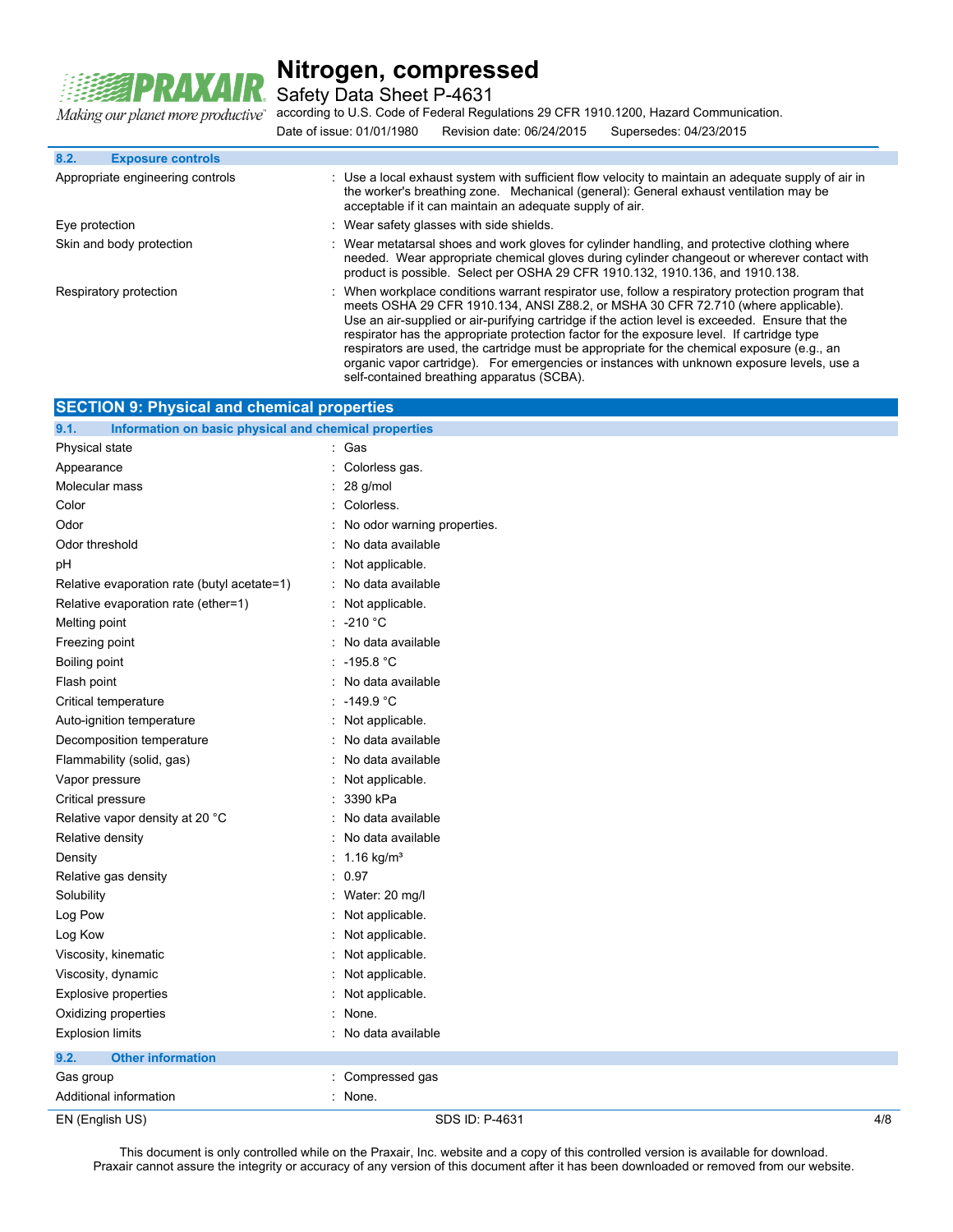

Safety Data Sheet P-4631

Making our planet more productive

according to U.S. Code of Federal Regulations 29 CFR 1910.1200, Hazard Communication.

Date of issue: 01/01/1980 Revision date: 06/24/2015 Supersedes: 04/23/2015

|                                                       | <b>SECTION 10: Stability and reactivity</b>      |                                                                                                                                                                                                                         |  |
|-------------------------------------------------------|--------------------------------------------------|-------------------------------------------------------------------------------------------------------------------------------------------------------------------------------------------------------------------------|--|
| 10.1.                                                 | <b>Reactivity</b>                                |                                                                                                                                                                                                                         |  |
|                                                       |                                                  | Under certain conditions, nitrogen can react violently with lithium, neodymium, titanium (above<br>1472°F/800°C), and magnesium to form nitrides. At high temperature, it can also combine with<br>oxygen and hydrogen. |  |
| 10.2.                                                 | <b>Chemical stability</b>                        |                                                                                                                                                                                                                         |  |
|                                                       |                                                  | Stable under normal conditions.                                                                                                                                                                                         |  |
| 10.3.                                                 | <b>Possibility of hazardous reactions</b>        |                                                                                                                                                                                                                         |  |
|                                                       |                                                  | May occur.                                                                                                                                                                                                              |  |
| 10.4.                                                 | <b>Conditions to avoid</b>                       |                                                                                                                                                                                                                         |  |
|                                                       |                                                  | None under recommended storage and handling conditions (see section 7).                                                                                                                                                 |  |
| 10.5.                                                 | <b>Incompatible materials</b>                    |                                                                                                                                                                                                                         |  |
|                                                       |                                                  | None.                                                                                                                                                                                                                   |  |
| 10.6.                                                 | <b>Hazardous decomposition products</b>          |                                                                                                                                                                                                                         |  |
|                                                       |                                                  | None.                                                                                                                                                                                                                   |  |
|                                                       |                                                  |                                                                                                                                                                                                                         |  |
|                                                       | <b>SECTION 11: Toxicological information</b>     |                                                                                                                                                                                                                         |  |
| 11.1.                                                 | <b>Information on toxicological effects</b>      |                                                                                                                                                                                                                         |  |
|                                                       |                                                  | : Not classified                                                                                                                                                                                                        |  |
| Acute toxicity                                        |                                                  |                                                                                                                                                                                                                         |  |
|                                                       | Skin corrosion/irritation                        | Not classified                                                                                                                                                                                                          |  |
|                                                       |                                                  | pH: Not applicable.                                                                                                                                                                                                     |  |
|                                                       | Serious eye damage/irritation                    | Not classified                                                                                                                                                                                                          |  |
|                                                       |                                                  | pH: Not applicable.                                                                                                                                                                                                     |  |
|                                                       | Respiratory or skin sensitization                | Not classified                                                                                                                                                                                                          |  |
|                                                       | Germ cell mutagenicity                           | Not classified                                                                                                                                                                                                          |  |
| Carcinogenicity                                       |                                                  | Not classified                                                                                                                                                                                                          |  |
|                                                       | Reproductive toxicity                            | : Not classified                                                                                                                                                                                                        |  |
|                                                       | Specific target organ toxicity (single exposure) | : Not classified                                                                                                                                                                                                        |  |
| Specific target organ toxicity (repeated<br>exposure) |                                                  | : Not classified                                                                                                                                                                                                        |  |
|                                                       | Aspiration hazard                                | : Not classified                                                                                                                                                                                                        |  |
|                                                       |                                                  |                                                                                                                                                                                                                         |  |
|                                                       | <b>SECTION 12: Ecological information</b>        |                                                                                                                                                                                                                         |  |
| 12.1.                                                 | <b>Toxicity</b>                                  |                                                                                                                                                                                                                         |  |
|                                                       | Ecology - general                                | : No ecological damage caused by this product.                                                                                                                                                                          |  |
| 12.2.                                                 | <b>Persistence and degradability</b>             |                                                                                                                                                                                                                         |  |
| Nitrogen, compressed (7727-37-9)                      |                                                  |                                                                                                                                                                                                                         |  |
|                                                       | Persistence and degradability                    | No ecological damage caused by this product.                                                                                                                                                                            |  |
| Nitrogen (7727-37-9)                                  |                                                  |                                                                                                                                                                                                                         |  |
| Persistence and degradability                         |                                                  | No ecological damage caused by this product.                                                                                                                                                                            |  |
| 12.3.                                                 | <b>Bioaccumulative potential</b>                 |                                                                                                                                                                                                                         |  |
|                                                       | Nitrogen, compressed (7727-37-9)                 |                                                                                                                                                                                                                         |  |
| Log Pow                                               |                                                  | Not applicable.                                                                                                                                                                                                         |  |
| Log Kow                                               |                                                  | Not applicable.                                                                                                                                                                                                         |  |
| Bioaccumulative potential                             |                                                  | No ecological damage caused by this product.                                                                                                                                                                            |  |

EN (English US) 5/8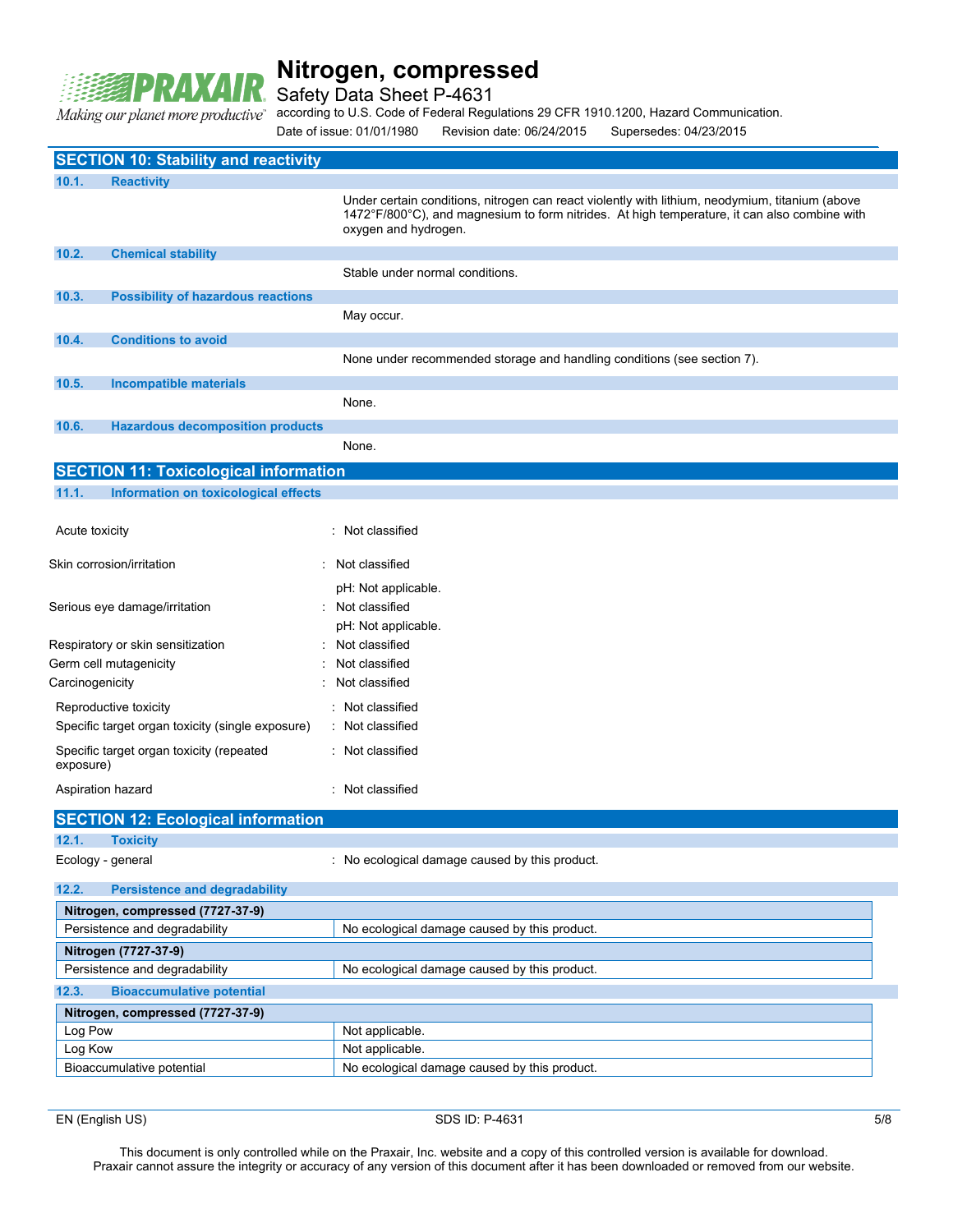

Safety Data Sheet P-4631

Making our planet more productive"

according to U.S. Code of Federal Regulations 29 CFR 1910.1200, Hazard Communication.

Date of issue: 01/01/1980 Revision date: 06/24/2015 Supersedes: 04/23/2015

| Nitrogen (7727-37-9)                       |                                                                                                                                                                                                                                                                                                                                                                                                                                                                                                                                                                                          |     |  |
|--------------------------------------------|------------------------------------------------------------------------------------------------------------------------------------------------------------------------------------------------------------------------------------------------------------------------------------------------------------------------------------------------------------------------------------------------------------------------------------------------------------------------------------------------------------------------------------------------------------------------------------------|-----|--|
| Log Pow                                    | Not applicable for inorganic gases.                                                                                                                                                                                                                                                                                                                                                                                                                                                                                                                                                      |     |  |
| Log Kow                                    | Not applicable.                                                                                                                                                                                                                                                                                                                                                                                                                                                                                                                                                                          |     |  |
|                                            | Bioaccumulative potential<br>No ecological damage caused by this product.                                                                                                                                                                                                                                                                                                                                                                                                                                                                                                                |     |  |
| 12.4.<br><b>Mobility in soil</b>           |                                                                                                                                                                                                                                                                                                                                                                                                                                                                                                                                                                                          |     |  |
|                                            |                                                                                                                                                                                                                                                                                                                                                                                                                                                                                                                                                                                          |     |  |
| Nitrogen, compressed (7727-37-9)           |                                                                                                                                                                                                                                                                                                                                                                                                                                                                                                                                                                                          |     |  |
| Mobility in soil                           | No data available.                                                                                                                                                                                                                                                                                                                                                                                                                                                                                                                                                                       |     |  |
| Ecology - soil                             | No ecological damage caused by this product.                                                                                                                                                                                                                                                                                                                                                                                                                                                                                                                                             |     |  |
| Nitrogen (7727-37-9)                       |                                                                                                                                                                                                                                                                                                                                                                                                                                                                                                                                                                                          |     |  |
| Mobility in soil                           | No data available.                                                                                                                                                                                                                                                                                                                                                                                                                                                                                                                                                                       |     |  |
| Ecology - soil                             | No ecological damage caused by this product.                                                                                                                                                                                                                                                                                                                                                                                                                                                                                                                                             |     |  |
| 12.5.<br><b>Other adverse effects</b>      |                                                                                                                                                                                                                                                                                                                                                                                                                                                                                                                                                                                          |     |  |
| Effect on ozone layer                      | None.                                                                                                                                                                                                                                                                                                                                                                                                                                                                                                                                                                                    |     |  |
| Effect on the global warming               | : None.                                                                                                                                                                                                                                                                                                                                                                                                                                                                                                                                                                                  |     |  |
| <b>SECTION 13: Disposal considerations</b> |                                                                                                                                                                                                                                                                                                                                                                                                                                                                                                                                                                                          |     |  |
| 13.1.<br><b>Waste treatment methods</b>    |                                                                                                                                                                                                                                                                                                                                                                                                                                                                                                                                                                                          |     |  |
| Waste disposal recommendations             | Dispose of contents/container in accordance with local/regional/national/international<br>regulations. Contact supplier for any special requirements.                                                                                                                                                                                                                                                                                                                                                                                                                                    |     |  |
| <b>SECTION 14: Transport information</b>   |                                                                                                                                                                                                                                                                                                                                                                                                                                                                                                                                                                                          |     |  |
| In accordance with DOT                     |                                                                                                                                                                                                                                                                                                                                                                                                                                                                                                                                                                                          |     |  |
| Transport document description             | : UN1066 Nitrogen, compressed, 2.2                                                                                                                                                                                                                                                                                                                                                                                                                                                                                                                                                       |     |  |
| UN-No.(DOT)                                | <b>UN1066</b>                                                                                                                                                                                                                                                                                                                                                                                                                                                                                                                                                                            |     |  |
| Proper Shipping Name (DOT)                 | Nitrogen, compressed                                                                                                                                                                                                                                                                                                                                                                                                                                                                                                                                                                     |     |  |
| Transport hazard class(es) (DOT)           | 2.2 - Class 2.2 - Non-flammable compressed gas 49 CFR 173.115                                                                                                                                                                                                                                                                                                                                                                                                                                                                                                                            |     |  |
| Hazard labels (DOT)                        | : 2.2 - Non-flammable gas                                                                                                                                                                                                                                                                                                                                                                                                                                                                                                                                                                |     |  |
| <b>Additional information</b>              |                                                                                                                                                                                                                                                                                                                                                                                                                                                                                                                                                                                          |     |  |
| Emergency Response Guide (ERG) Number      | $: 121 \text{ (UN1066)}; 120 \text{ (UN1977)}$                                                                                                                                                                                                                                                                                                                                                                                                                                                                                                                                           |     |  |
| Other information                          | : No supplementary information available.                                                                                                                                                                                                                                                                                                                                                                                                                                                                                                                                                |     |  |
|                                            |                                                                                                                                                                                                                                                                                                                                                                                                                                                                                                                                                                                          |     |  |
| Special transport precautions              | Avoid transport on vehicles where the load space is not separated from the driver's<br>compartment. Ensure vehicle driver is aware of the potential hazards of the load and knows<br>what to do in the event of an accident or an emergency. Before transporting product containers:<br>- Ensure there is adequate ventilation. - Ensure that containers are firmly secured. - Ensure<br>cylinder valve is closed and not leaking. - Ensure valve outlet cap nut or plug (where provided)<br>is correctly fitted. - Ensure valve protection device (where provided) is correctly fitted. |     |  |
| <b>Transport by sea</b>                    |                                                                                                                                                                                                                                                                                                                                                                                                                                                                                                                                                                                          |     |  |
| UN-No. (IMDG)                              | : 1066                                                                                                                                                                                                                                                                                                                                                                                                                                                                                                                                                                                   |     |  |
| Proper Shipping Name (IMDG)                | : NITROGEN, COMPRESSED                                                                                                                                                                                                                                                                                                                                                                                                                                                                                                                                                                   |     |  |
| Class (IMDG)                               | $\therefore$ 2 - Gases                                                                                                                                                                                                                                                                                                                                                                                                                                                                                                                                                                   |     |  |
| MFAG-No                                    | : 121                                                                                                                                                                                                                                                                                                                                                                                                                                                                                                                                                                                    |     |  |
| Air transport                              |                                                                                                                                                                                                                                                                                                                                                                                                                                                                                                                                                                                          |     |  |
| UN-No.(IATA)                               | : 1066                                                                                                                                                                                                                                                                                                                                                                                                                                                                                                                                                                                   |     |  |
| Proper Shipping Name (IATA)                | : Nitrogen, compressed                                                                                                                                                                                                                                                                                                                                                                                                                                                                                                                                                                   |     |  |
| EN (English US)                            | SDS ID: P-4631                                                                                                                                                                                                                                                                                                                                                                                                                                                                                                                                                                           | 6/8 |  |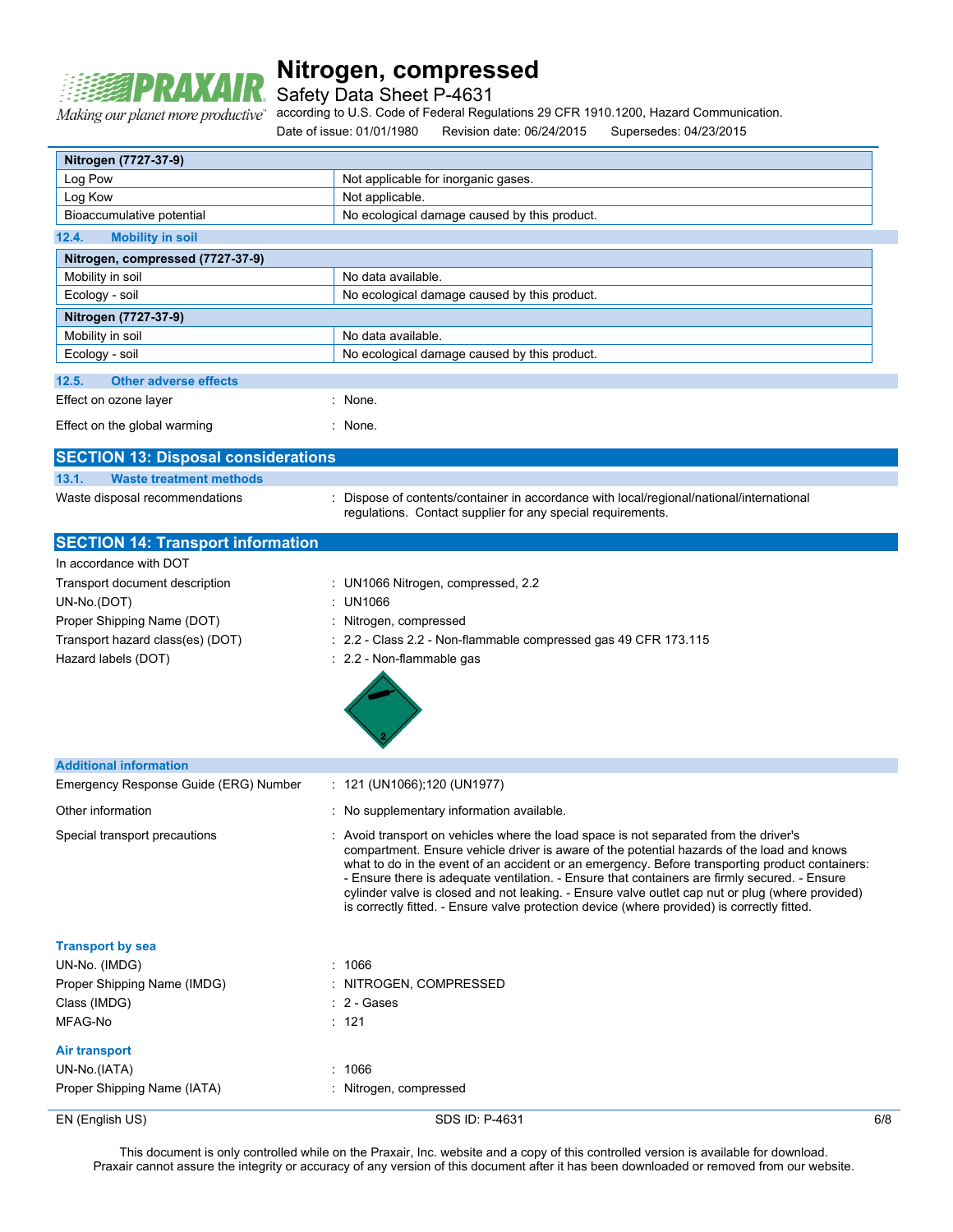

Safety Data Sheet P-4631

Making our planet more productive"

according to U.S. Code of Federal Regulations 29 CFR 1910.1200, Hazard Communication. Date of issue: 01/01/1980 Revision date: 06/24/2015 Supersedes: 04/23/2015

Class (IATA) : 2

Civil Aeronautics Law : Gases under pressure/Gases nonflammable nontoxic under pressure

| <b>SECTION 15: Regulatory information</b>                                 |  |  |  |  |
|---------------------------------------------------------------------------|--|--|--|--|
| 15.1. US Federal regulations                                              |  |  |  |  |
| Nitrogen, compressed (7727-37-9)                                          |  |  |  |  |
| Listed on the United States TSCA (Toxic Substances Control Act) inventory |  |  |  |  |
| Sudden release of pressure hazard<br>SARA Section 311/312 Hazard Classes  |  |  |  |  |
|                                                                           |  |  |  |  |
| 15.2. International regulations                                           |  |  |  |  |

#### **CANADA**

| Nitrogen, compressed (7727-37-9)                      |
|-------------------------------------------------------|
| Listed on the Canadian DSL (Domestic Substances List) |
| Nitrogen (7727-37-9)                                  |
|                                                       |

#### **EU-Regulations**

#### **Nitrogen, compressed (7727-37-9)**

Listed on the EEC inventory EINECS (European Inventory of Existing Commercial Chemical Substances)

#### **15.2.2. National regulations**

#### **Nitrogen, compressed (7727-37-9)**

Listed on the AICS (Australian Inventory of Chemical Substances)

Listed on IECSC (Inventory of Existing Chemical Substances Produced or Imported in China)

Listed on the Korean ECL (Existing Chemicals List) Listed on NZIoC (New Zealand Inventory of Chemicals)

Listed on PICCS (Philippines Inventory of Chemicals and Chemical Substances)

| 15.3. US State regulations                                             |                                                                                                                                                           |  |  |  |
|------------------------------------------------------------------------|-----------------------------------------------------------------------------------------------------------------------------------------------------------|--|--|--|
| Nitrogen, compressed(7727-37-9)                                        |                                                                                                                                                           |  |  |  |
| U.S. - California - Proposition 65 - Carcinogens List                  | No                                                                                                                                                        |  |  |  |
| U.S. - California - Proposition 65 - Developmental<br>Toxicity         | No                                                                                                                                                        |  |  |  |
| U.S. - California - Proposition 65 - Reproductive<br>Toxicity - Female | No                                                                                                                                                        |  |  |  |
| U.S. - California - Proposition 65 - Reproductive<br>Toxicity - Male   | No                                                                                                                                                        |  |  |  |
| State or local regulations                                             | U.S. - Massachusetts - Right To Know List<br>U.S. - New Jersey - Right to Know Hazardous Substance List<br>U.S. - Pennsylvania - RTK (Right to Know) List |  |  |  |

| Nitrogen (7727-37-9)                                                                                                                                      |                        |                                   |                              |                            |  |
|-----------------------------------------------------------------------------------------------------------------------------------------------------------|------------------------|-----------------------------------|------------------------------|----------------------------|--|
| U.S. - California -                                                                                                                                       | U.S. - California -    | U.S. - California -               | U.S. - California -          | No significance risk level |  |
| Proposition 65 -                                                                                                                                          | Proposition 65 -       | Proposition 65 -                  | Proposition 65 -             | (NSRL)                     |  |
| Carcinogens List                                                                                                                                          | Developmental Toxicity | Reproductive Toxicity -<br>Female | Reproductive Toxicity - Male |                            |  |
| No                                                                                                                                                        | No                     | No                                | No                           |                            |  |
| Nitrogen (7727-37-9)                                                                                                                                      |                        |                                   |                              |                            |  |
| U.S. - Massachusetts - Right To Know List<br>U.S. - New Jersey - Right to Know Hazardous Substance List<br>U.S. - Pennsylvania - RTK (Right to Know) List |                        |                                   |                              |                            |  |